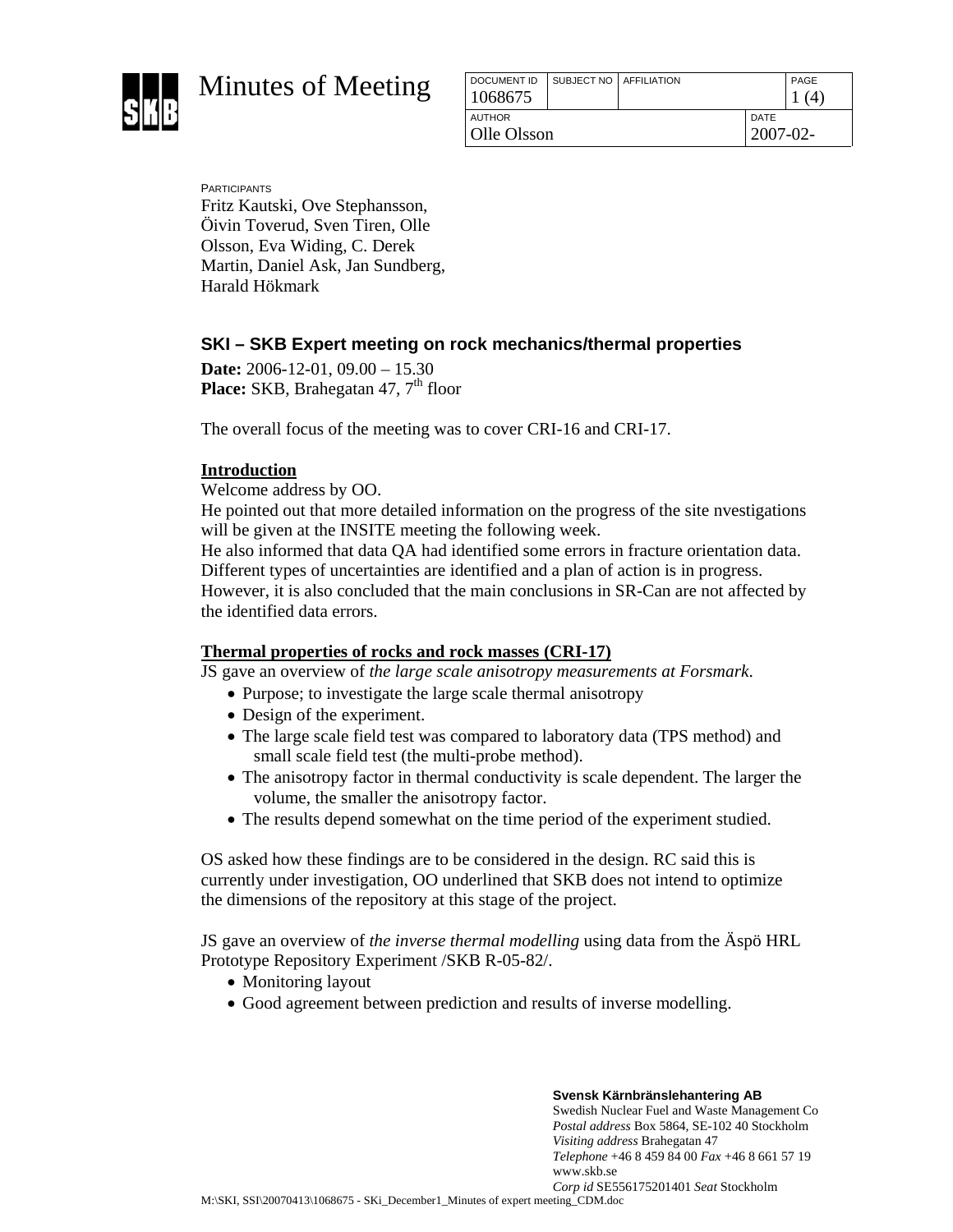RC gave en overview of *the TERO probe* results.

- The probe has been tested in 56 and 76 mm boreholes down at Simpevarp/Laxemar area.
- Results especially in 76 mm borehole suffered of leakage of water from the test section, as well as short circuit of flow along some borehole sections.
- The probe has also been tested at the site for measurement of thermal anisotropy at the Forsmark site. Thermal conductivity values  $3.5 - 3.8$  W m<sup>-1</sup> K<sup>-1</sup>. Temperature records not indicating purely conductive heat transfer. The results were affected by flow effects in the holes. Final analysis and reporting is currently being done

RC informed that the *SKB strategy for large scale measurements of thermal conductivity* will be relying on the multi probe. Such measurements have just been completed on outcrops at the Laxemar site.

JS referred to Walsh and Decker, 1966 concerning *the thermal conductivity vs. pressure.* The effect of the crack closure at high pressure is very small in a crystalline rock with small pore volume. OS propose that it shall be mentioned that it is on the conservative side to not account for the possible effect of crack closure on thermal conductivity.

## **Stress measurements and stress interpretation (CRI-16)**

RC gave an overview of *the overcoring measurements* carried out at the Forsmark site.

- Overcoring data will cover boreholes KFM01B, KFM07C and KFM02B. Attempts to measure in KFM07B failed due to systematic bonding problems.
- Overview of the used rating for successful tests, and the actual success rate. There is experienced a high degree of failed tests. Many of the poor tests is caused by bonding problems or geological reasons (steeply dipping sealed fractures not visible in the pilot core occurred in KFM07C).
- Also a possible temperature effect on the strain readings has been identified and is currently subject for further investigations.
- The measurements in KFM02B will be completed mid December. Evaluation of results and reporting is dependent on the completion of the QA control of borehole orientations.

DA gave an overview of *the stress measurements using hydraulic methods* at the two sites.

- DA presented the newly designed equipment and the strategy for measurements. The HTPF (Mosnier) tool is used both for identification of suitable test locations and possible domains, separated by deformation zones.
- Hydraulic methods have been used at the Laxemar site in borehole KLX12A (17 tests) and at the Forsmark site in boreholes KFM07A, 07C, 08A, 09A and 09B (totally 86 tests). The success rate is currently under evaluation.
- The peak and shut-in pressures are used as 99 % confidence intervals.
- There were problems to develop a single fracture in inclined holes. Frequently "en-echelon" fractures were developed in inclined boreholes. Other problems experienced were problems with ground currents disturbing the HTPF tool, packer induced fractures and general difficulties to fracture the low-permeable rock.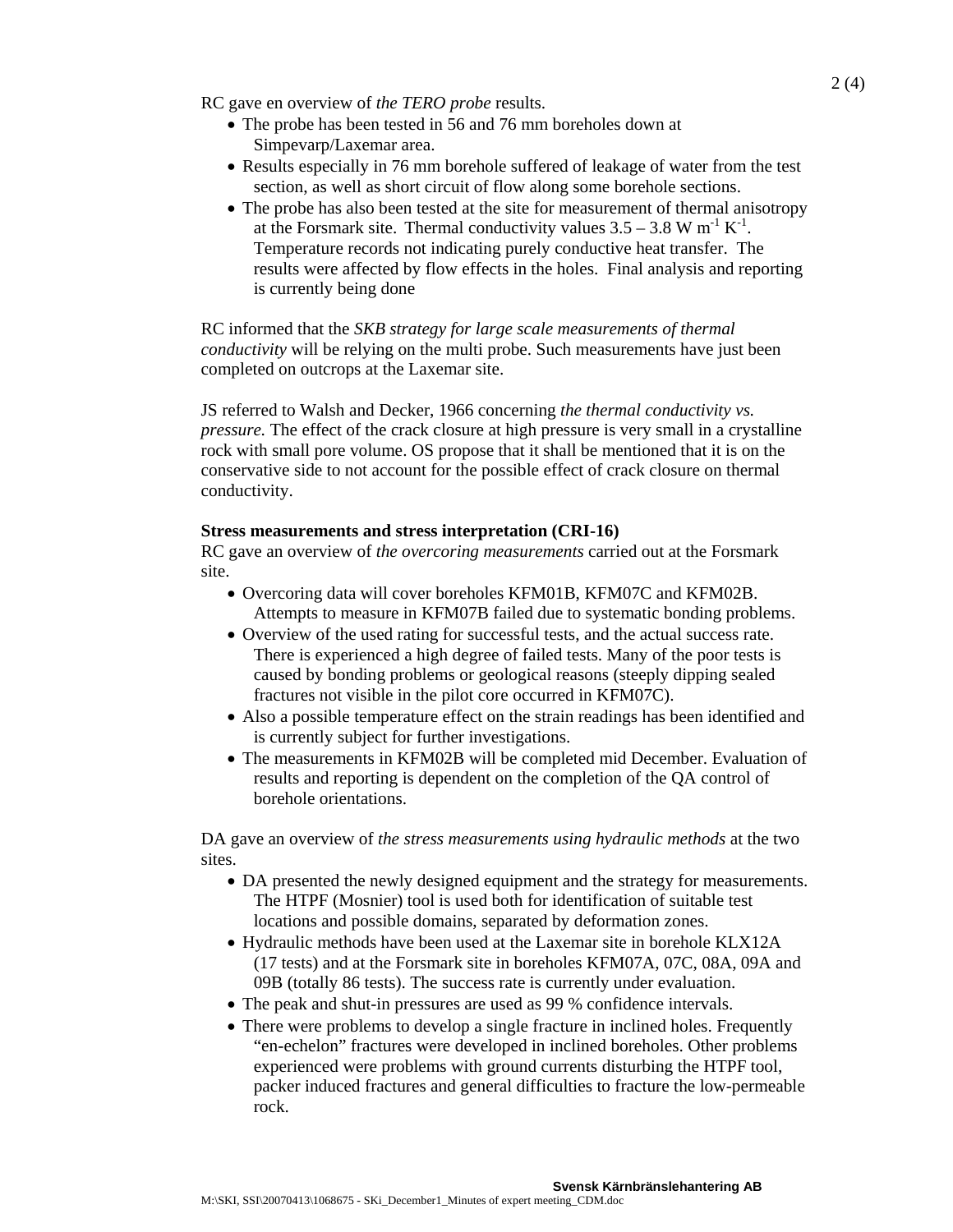• Some preliminary results were presented and discussed.

OS asked if the orientation of the "en-echelon" fractures is parallel to the foliation. They seem rather to be on the vertical side-wall of inclined boreholes. DA suggests that they are formed as shear fractures. DM comments that it seems unlikely to induce shear fractures under the actual loading conditions, and these are likely extension fractures caused by the borehole not being parallel to a principal stress.

#### DM gave an overview of *studies of indirect stress indicators*.

- Core damage data from the URL, Canada has been compiled. A ratio of core disc thickness/ stress magnitude has been established based on observed disc thickness in the vicinity of tunnels were the stress conditions are known. It is difficult to estimate stress magnitude for disc thickness  $> 1 - 2$  cm. Based on this approach and the fact that no systematic core disking at Forsmark has been observed, the major horizontal stress at 1000 m depth in the Forsmark site is not likely to exceed 60 MPa.
- Comparing an-elastic strains for URL and Forsmark, there is significantly less crack-volume strain in Forsmark boreholes down to at least ca 700 m depth, compared to URL 420 m level. Suggesting that the stress magnitudes are lower at Forsmark compared to the URL stresses, since the rock strength at both sites is similar.
- Ramböll has processed the acoutstic televiewer logs for borehole breakout studies. 8 boreholes totalling 6939 m have been studied. Borehole ovals  $> 0.1$ mm were reported. Breakouts are normally very small, randomly occurring and their frequency is independent of depth. Breakouts are associated with geological structures in 2/3 of the cases. The breakouts indicate a stress orientation parallel to the dominant vertical fracture sets (NW – SE and NE – SW).. The majority of the observations indicate a orientation of the major horizontal stress of 140 - 150°, well in keeping with available stress measurements. The evenly distributed small breakouts indicate a very small stress gradient down to 1000 m depth.

OS request information on locations for some significant breakouts to be tested in Fracom code (*see the actual examples in the .ppt presentations*).

RC gave an overview of the *future plans for reporting* the stress results. Results of overcoring and hydraulic methods shall be evaluated first, and then shall the indirect observations be added.

DM presented some preliminary approaches for conceptual thinking on *the stress modelling*.

- The experiences from the URL indicate the large problem to measure stresses when the stress magnitudes are relatively high. The confidence in understanding the state of stress increases significantly once observations can be done underground.
- Based on a velocity model from seismic reflection measurements /R-02-43/ the rock mass shear modulus was assessed. The modulus would increase for the first 200 – 250 m depth. Under that depth the increase with depth is very small. Applying displacement boundary in a simple 2D finite element model with a modulus gradient that matches the seismic velocity model, generates